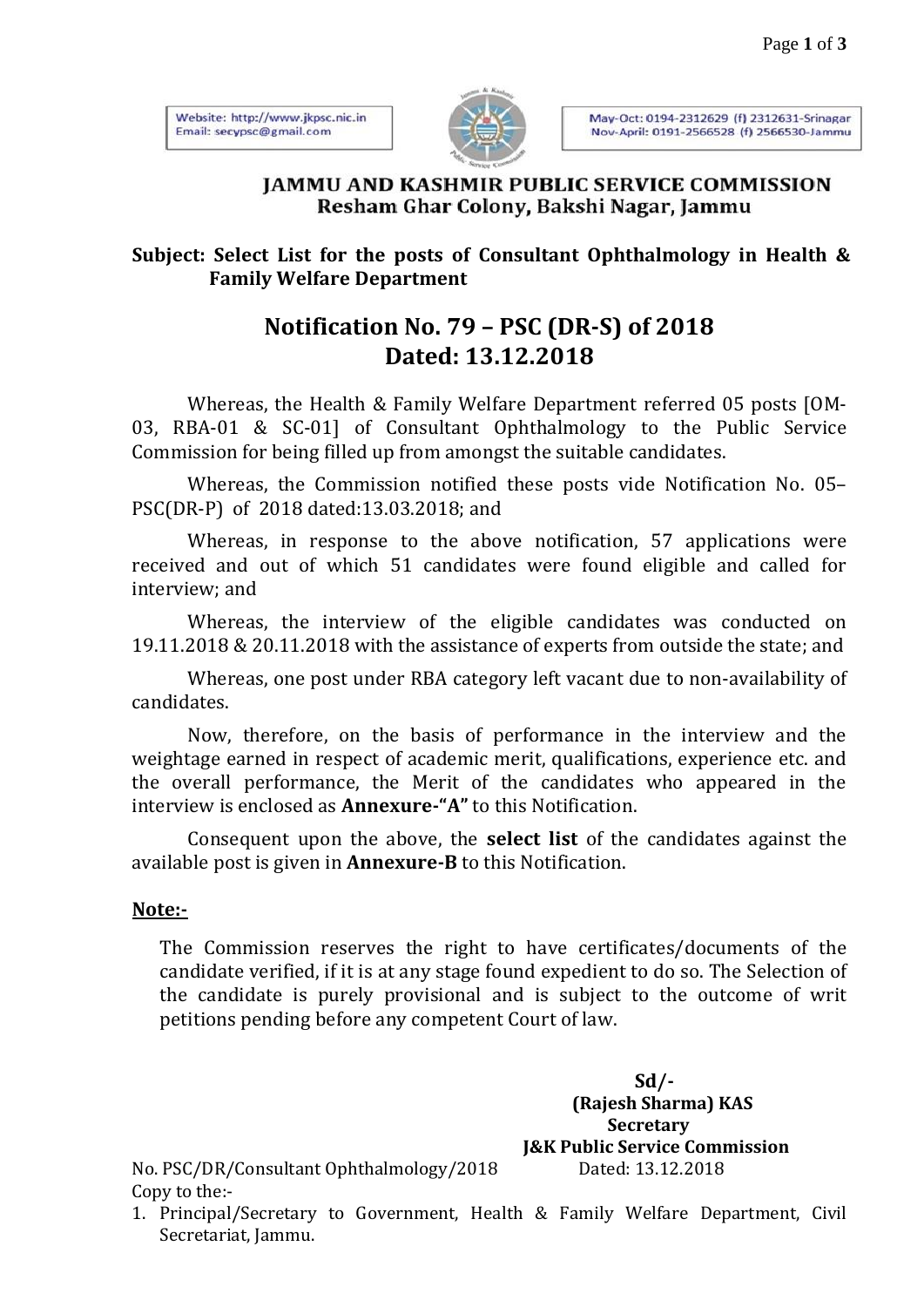- 2. Director Information Department for favour of getting the notice published in at least two local leading English dailies of Srinagar/Jammu.
- 3. General Manager, Govt. Press, Jammu for publication in extra ordinary issue of the Gazette.
- 4. Pvt. Secretary to Hon'ble Chairman, J&K Public Service Commission for information of the Hon'ble Chairman.
- 5. Private Secretary to \_\_\_\_\_\_\_\_\_\_\_\_\_\_\_\_\_\_\_\_\_\_, Hon'ble Member, J&K Public Service Commission for information of the Hon'ble member.
- 6. I/C Website for uploading the notice on website.
- 7. In-Charge Camp Office, Srinagar.
- 8. Notice Board, J&K PSC, Jammu/ Srinagar.
- 9. Main file/Programme file.